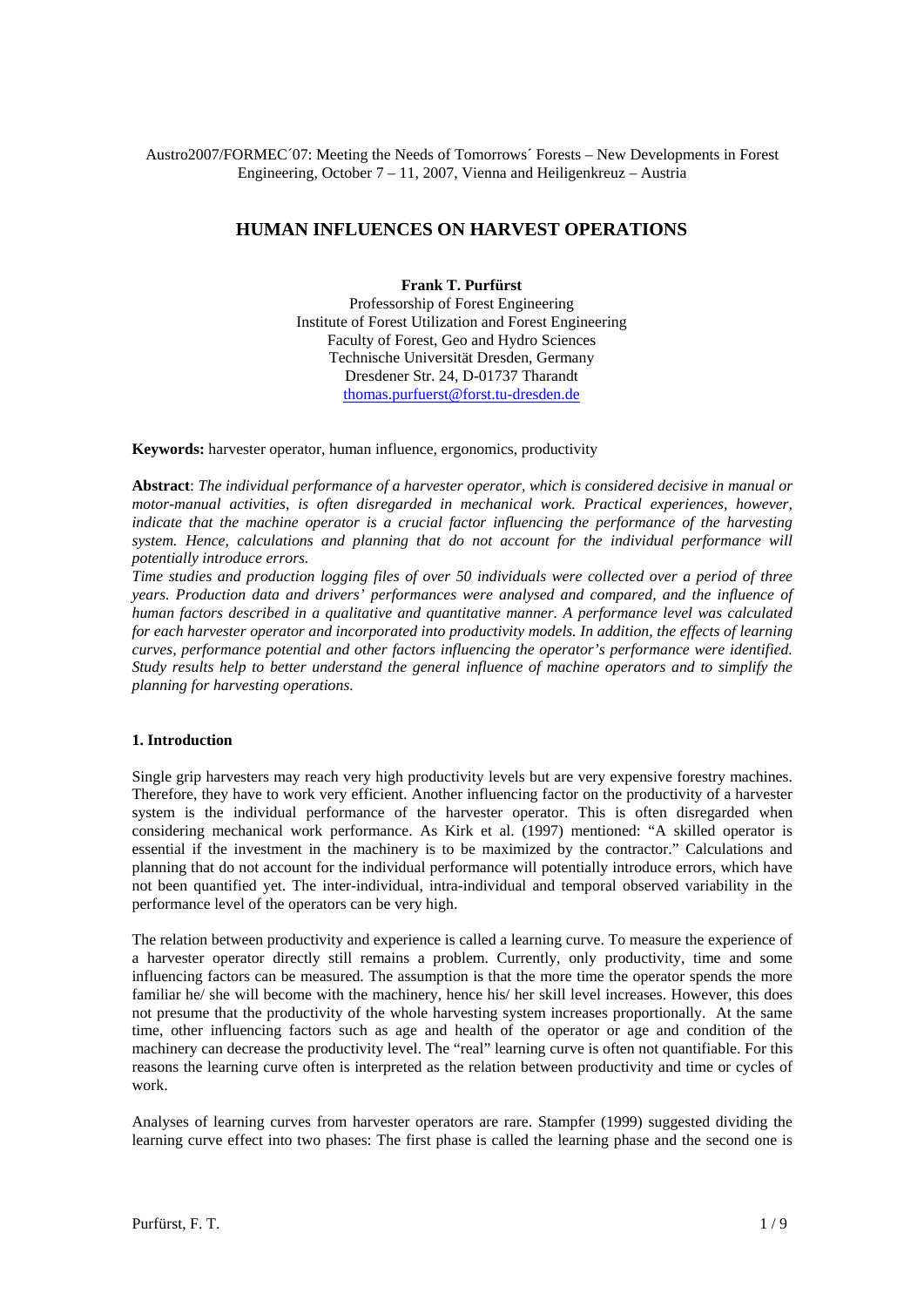the working phase. This is equivalent to the description of the so called "inexperienced" and "experienced" operator. The literature often describes a threshold between these two phases as being eight to 12 months of operating work. Most current analyses are restricted to the first phase, the training in the simulator. The second phase is often disregarded as a consistent performance level of the operator is assumed.

The function of the productivity can be simply described as follow:

$$
P = f(tv, O, t_o)
$$
 (1)

where P, tv, O and  $t_0$  are the productivity of the harvester system, tree volume, operator and work time (Experience) of the operator.

In this presentation, an attempt is made to investigate the relationship between productivity of the harvesting system as a whole, human skill and time.

#### **2. Material and Methods**

To proper analyse the productivity of different operators, (52) time studies and logging files were conducted. The number of recognized stands is 4437.

#### **2.1 Stands, Machineries and Operators**

The experimental study sites were located in Germany with focus on East Germany and Bavaria, South Germany. For comparability, only pine-dominated stands were selected for the analysis. The harvesting system included thinning and marked trees in young stands with a CTL single-grip harvester. For the most stands this was the first thinning and strip roads were built. Distances between working lines are 20 to 24 meter. Only sites with a slope less than 10% were considered.

Over 90% of the harvested trees were pines (*Pinus sylvestris* L.). Other tree species included spruce (*Picea abies* (L.) H.Karst*. -* 6.1%), larch (*Larix decidua* Mill. - 0.6%), birch (*Betula pendula* Roth - 1.7%) and hardwood (0.7%) (Figure 1).



**Figure 1 Allocation of tree-species** 

The information of 52 operators was collected but only 32 were considered for the analysis due to the following rules:

- Machinery (only three types of harvesters for small diameter thinning were selected: John Deere 1070, Valmet 901 and Ponsse Beaver)
- tree stands (spruce, larch and hardwood dominated stands were not considered)
- Harvesting system (only thinning was considered rather than clear-cut or wind throw-areas)
- Operating sites (number of the working areas had to be more than 15)
- Other factors such as: Forwarder operators work or incomplete information about the operator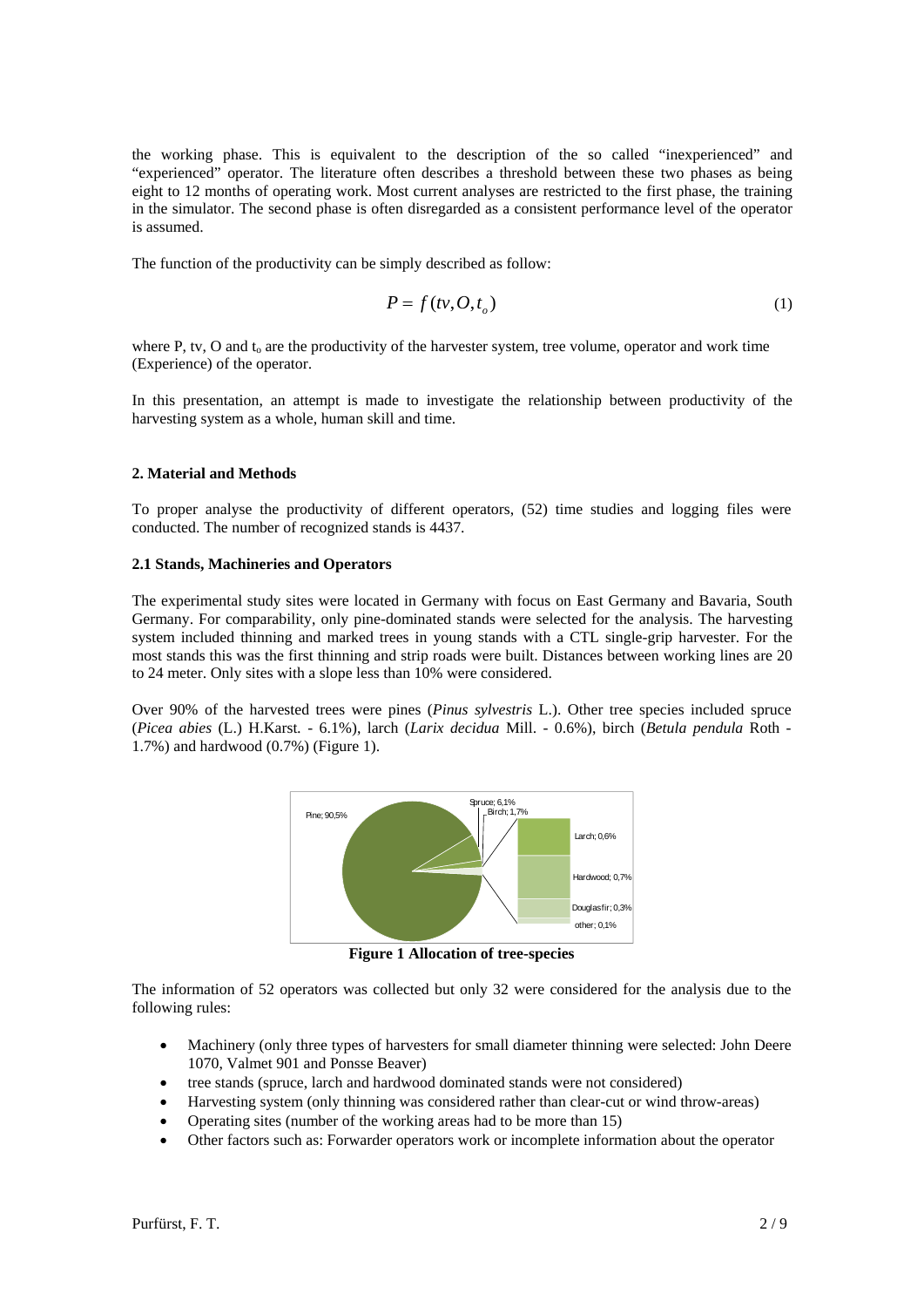There are differences in the operators' educational and practical background. Some of the operators had taken a harvester education program or course at a forestry academy. These courses varied from one day to seven weeks. More than half of the operators (56%) had an additional three years of training. Some (28%) had completed a different education such as mechanics, carpentry or butchery and learnt harvesting on the job-site. The time worked on the harvester varied as well from beginners to well experienced operators that had been working in this field for seven years and longer.

## **2.2 Logging Documents and Time Study**

Most data were collected through the data logging systems of the harvester. Additional information came from time studies on sites.

The date logging system is based on the StanForD-Standard. The data are stored in defined files depending on the system and include the following data (Skogforsk, 2007):

- prd Production (primarily harvesting production data).
- pri Production-individual, harvesting data concerning each individual log and stem is registered.
- drf Operational monitoring data, covers both time (tid) and repair (rep) data since major update in 2003.
- stm Stem values, measured length and diameter values

Additional information on times, dates, harvesting data, operators and software is also included. For example, the types of time are Effective time, G15-time, Move-time, Runtime, Work time and Repair time. The G15-time was used for all of the analyses.

A big problem is the inconsequent realization of the StanForD-Standard. The variances in software types and versions installed in the harvesters made it very difficult to analyse the data.

For additional information, a new semiautomatic forest time study method had been used for the harvester, which is described in Purfürst and Erler (2006). A combination of sensors and intelligent software is recording data of motion and working. Several sensors are installed on the harvester, boom, and wheels. The movement of the harvester head is recognized by an inertial-sensor-system. The whole sensor system is independent of the type of harvester and can collect data over hours and days without influencing the work of the harvester operator.

#### **2.3 Data Analysis**

A program written by the author analyses the huge number of StanForD files, by parsing the different variables. This data was written into a database. As the size and duration of the operation per stand differs, the information had to be harmonized and weighted, based on the time variable. The database program splits every stand into 'x' amount of stands depending on the time (G15). This can happen in different ways depending of the used time period: The higher the split time period the fewer amounts of data are produced and on the other hand, the lower the split time period the more data are produced that the statistical software has to handle and to calculate. The preferred time period to split the data of the stands is one hour of G15-time. These data were analyzed with standard statistical programs independent from the real stand-size. The analysis of the production data is based on the stand, weighted by time.

The information about stems, times and harvested volume were used to create performance information for every stand and operator for a specific date. For every operator, a regression of productivity correlating with the tree volume was calculated. The base correlation can be expressed as a logarithmic curve:

$$
P = b_0 + b_1 \ln(t\nu) \tag{2}
$$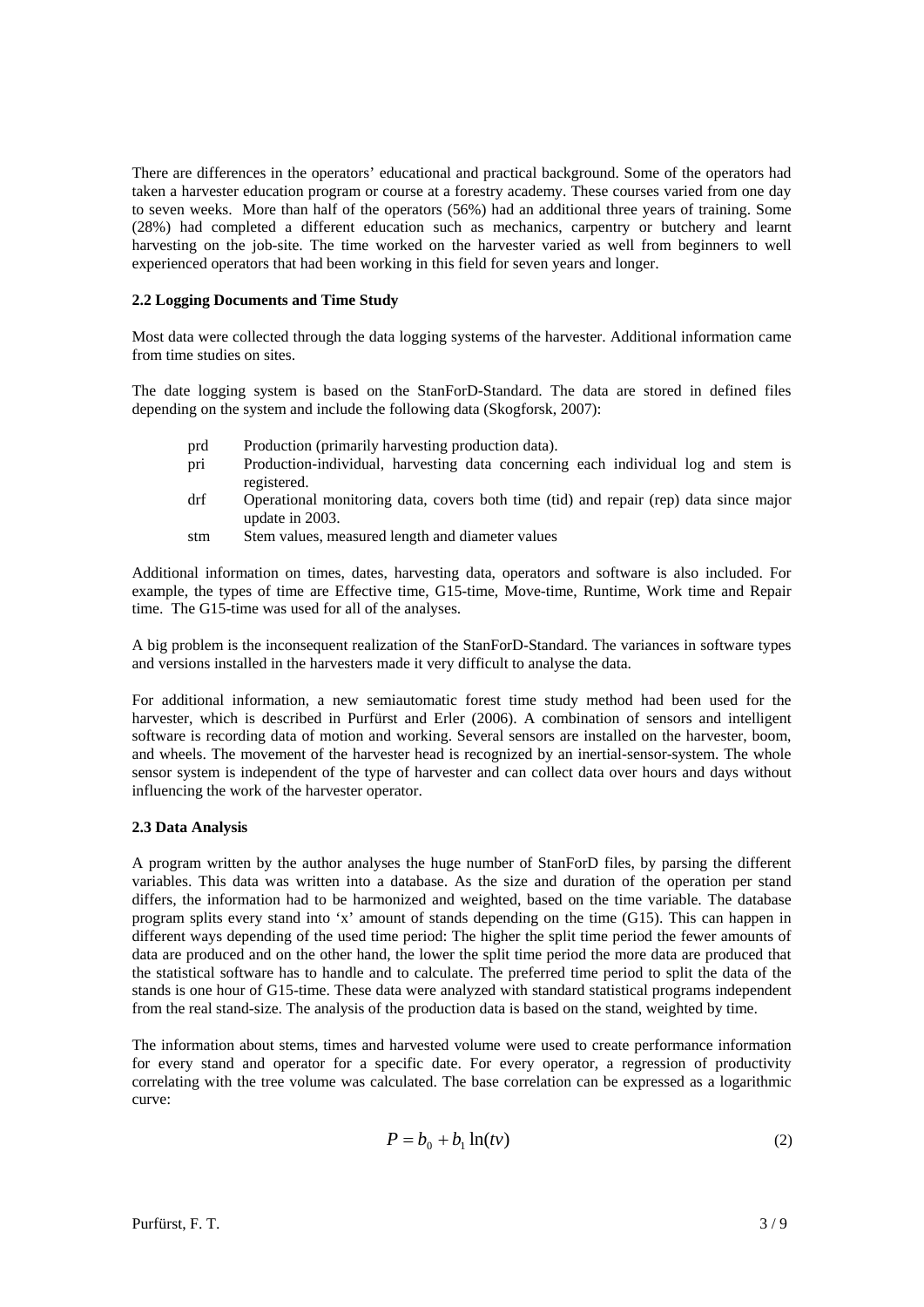where *P, b<sub>0</sub>*, *b<sub>1</sub>* and *tv* are productivity in m<sup>3</sup>/h, variables of the formula and volume/tree.

To calculate the variance of the performance level over time, the relative productivity was calculated using:

$$
RP = \frac{P(t\nu)}{PM(t\nu)} * 100\%
$$
\n(3)

where *RP, P, RM* and tv are relative productivity in percent, real productivity in m<sup>3</sup>/h, productivity of the model (logarithmic regression) and volume/tree.

This relative productivity can be calculated based on a single operator or of the entire data set.

#### **3. Results**

More than 9 million stems harvested by the 52 operators were collected for this study. For comparability reasons (see above), only 6.2 million stems from 32 operators were analyzed, which represents approximately 0.9 million cubic meter ( $m<sup>3</sup>$ ) of harvested wood. The mean volume is 0.15 m<sup>3</sup>/tree. Data from the logging documents were recorded during December 2003 and December 2006.

The mean productivity of the overall data set is shown in Figure 2. The number of recognized stands is 4437. The influences of the stands on the regression are weighted based on time. Results show a correlation between the productivity (m<sup>3</sup>/h; G15) and the volume of each tree. Nearly 70% of the variation in productivity can be explained with the tree-volume ratio. The logarithmic regression is used as a basic function of the relative productivity.



Figure 3 shows the mean of the overall productivity in combination with the standard deviation, the maximum and the minimum. There are large differences between the harvester operators and their performance level. This cannot only be explained by the level of experience. The individual learning curve, motivation and human abilities are also important. The best performance shows twice the productivity when compared to the worst performance. The standard deviation is 26% (relative to the

mean).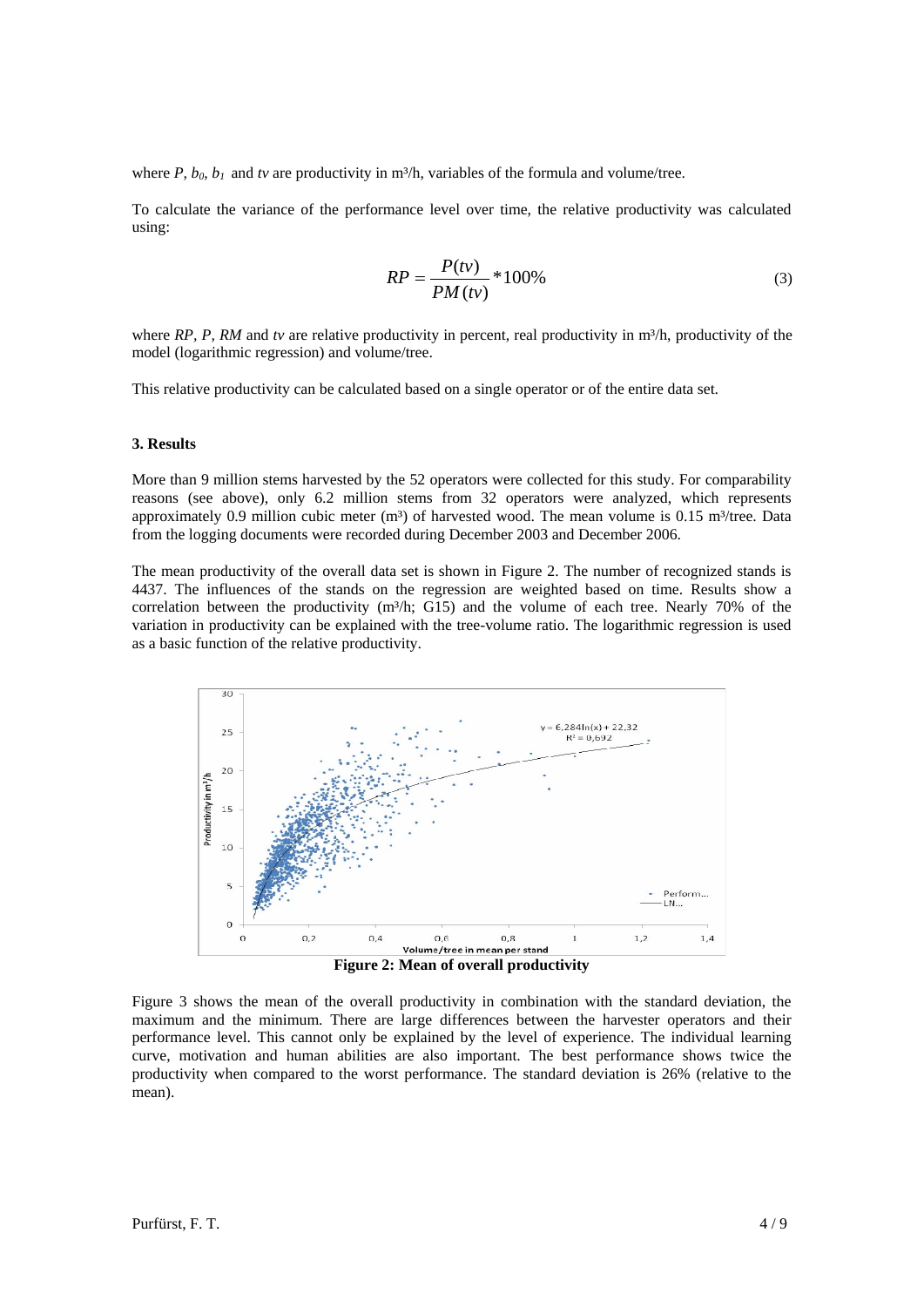

**Figure 3: Dispersion of the mean productivity** 

Figure 4 and Figure 5 show examples of different learning curves. Relative productivity correlates in different ways with the time needed to harvest a stand. The blue dashed line shows the relative productivity based on the overall population productivity from Figure 2. The red line is based on the individual created regression of every harvester operator over the entire period.



**Figure 4: Learning curves I** 

Every graph in Figure 4 shows the operator from the beginning of his harvester experience onward. Nearly every operator started with a performance level (based on the mean) of about 50%. The speed to reach the working phase varied from six to nine months.

The first stagnation occurs after about six to nine months and is often followed by a little decreasing and a increasing. At last, the productivity does not level out to a predetermined stage. A fluctuation in the performance level is recognized by every operator. This might be due to intra individual performances or external influences such as machinery or weather, which are very difficult to control.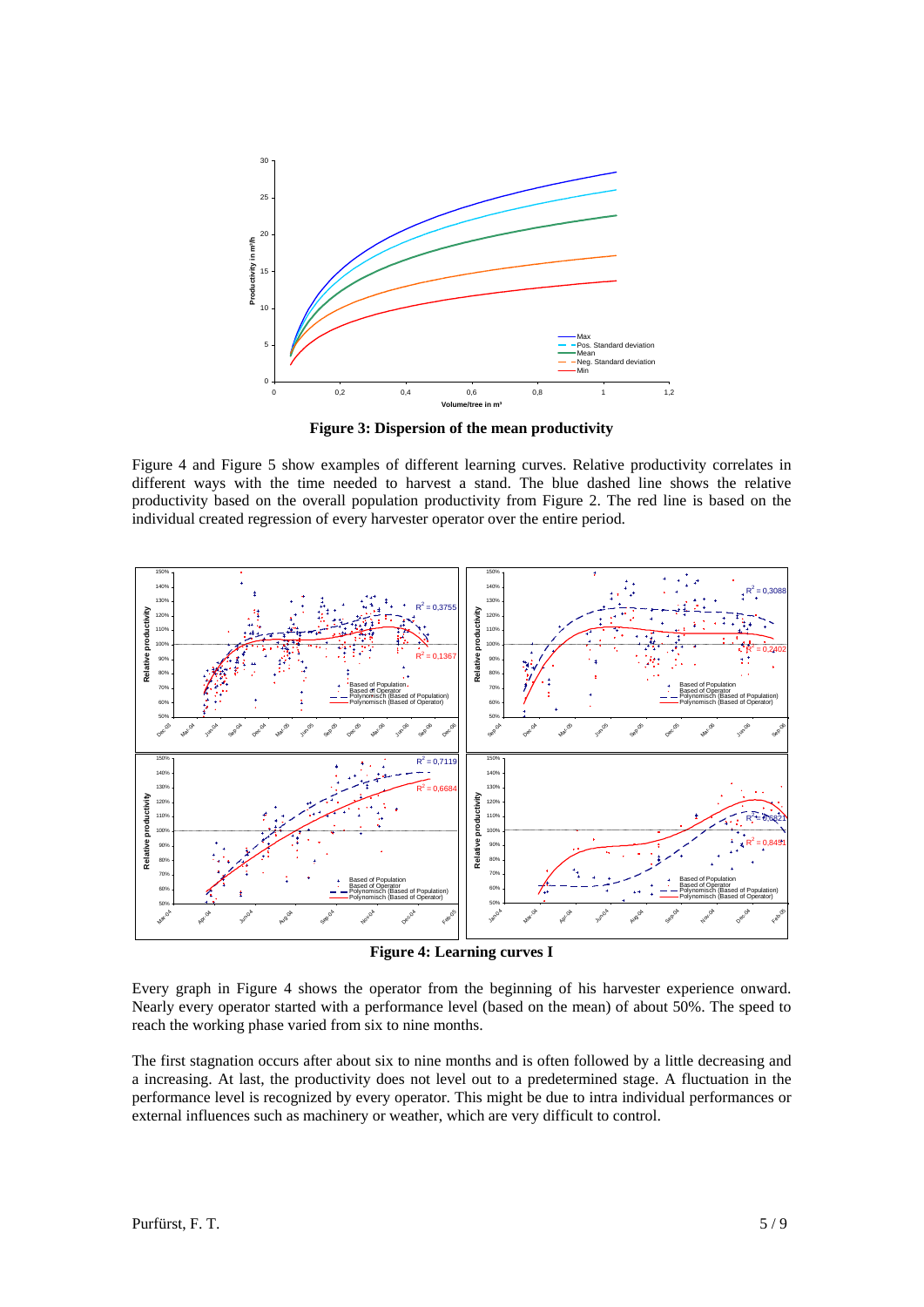

**Figure 5: Learning curves II** 

Inter individual differences are well shown between the operators (Figure 4 bottom left and Figure 5 top right). After nine months, one of the operators works with a level of 140%, another at a level less than 85%.

Figure 6 shows a common graph of the relative productivity of two operators working on the same machine in shift work. Operator No. 16 started in April and his co-worker (No. 15) started six months later. Both are skilled forest workers with an additional six weeks of harvester education including training in the simulator and on the site. Both were beginners when they started.

The operator No. 15 was improving faster in his first six months than his co-worker. The harvester operators can read their daily production level and have a direct comparison among each other. This might be one of the reasons for his motivation and rising productivity while operator No. 16 remained consistent after half a year of operations. After some time both experienced operators had nearly the same level of performance, 20 percent above average (Figure 6). This is a typical characteristic of shift workers and was measured in some cases. The decrease in productivity in the fall of 2006 is due to mechanical problems of the machine.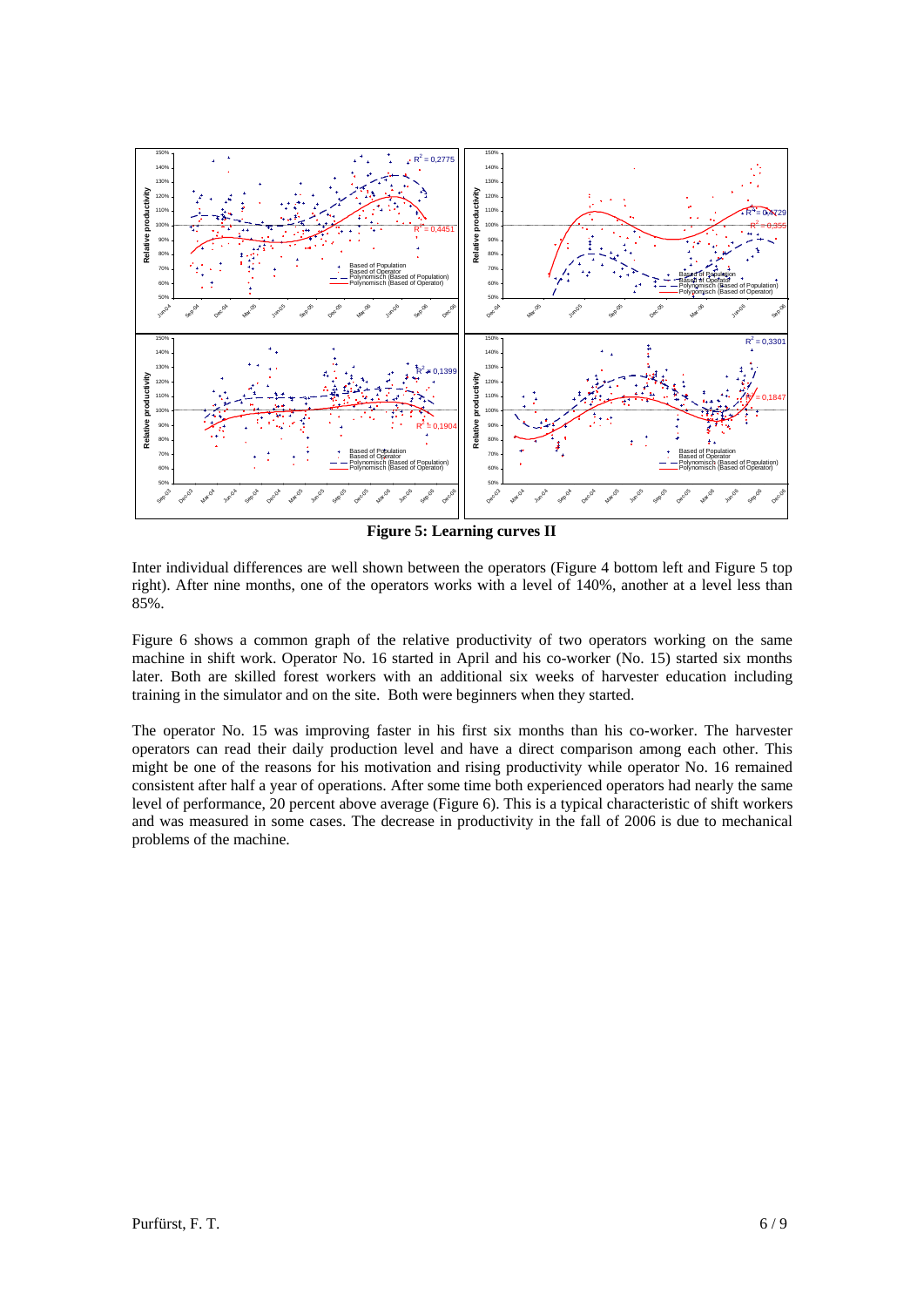

**Figure 6: Relative productivity of shift workers over time** 

Figure 7 shows the learning curves of one operator over a nine month period. After six months his productivity increased rapidly and he reached the working phase with nearly twice the productivity. The production loss of the training phase compared to the working phase is 20% to 30% of productivity. This means nearly 2 to 2.5 months of productivity.



**Figure 7 Learning curves of operator No. 27 in his first nine months**

Significant correlation between the performance level of the operator and the non-productive times such as repair time could not be recognized. This means that the correlation between the productivity of the entire harvester system and the individual performance level is linear and can be expressed as follows:

$$
P = PL_{G15} * MP \tag{4}
$$

Where P,  $PL_{GIS}$  and MP are productivity of the harvester system, performance level of the operator calculated from the G15 and mean productivity.

#### **4. Discussion**

The calculated performance level of the harvester operators does not follow the Gaussian distribution as described by Erler (1985). Erler's research focused on chain saw workers. The amount of data from this study however, is not considered representative enough to draw conclusions to a larger scale of forest workers. On the other hand, looking at manual forest work, one assumes that the differences in performance derive from the fact that a person works more or less efficient and quick. It means that the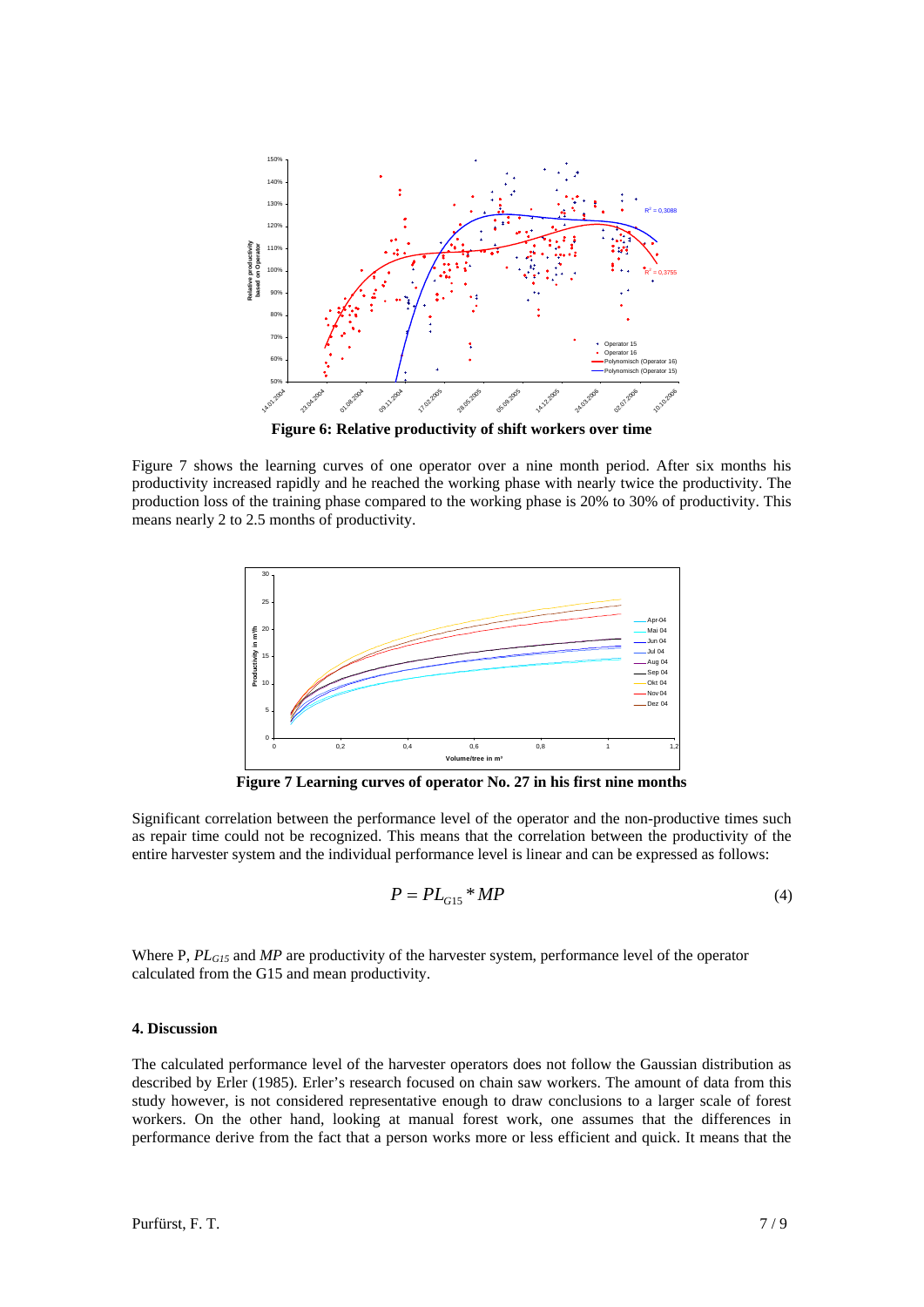efficiency is nearly 100% reflected in the productivity of the system. With regard to mechanical work, the influence of the operator's decreases and the productivity is mainly determined by the performance of the machine. This factor is often underestimated and should be considered more often when explaining the difference in results.

Another explanation could be the higher fluctuation of new harvester operators than familiarized one in companies is higher on new harvester operator than on familiarized one. Therefore, data may misrepresent the overall performance to some degree.

In this analysis intra-daily fluctuations and the impact of shift work is not considered. These two factors may result in fatigue and can have an important influence on the individual performance as stated by Nicholls et al. (2004): "[…] operators fatigue will highest towards the end of the working week". This factor could be eliminated by increasing the number of data. Another aspect can be the weather. In winter, the operator has less daylight to work with and there are also significant differences from snowreflection versus no snow.

The different systems - first and second thinning - can also influence the productivity. Kärhä et al. (2004) found that: "The differences in the operators' skill levels were especially emphasized in dense, first thinning stands". This could not be observed in this study as the information was not available for most of the stands. (We assume that this should have only an influence on the distance between performance levels and not on the ranking. As Ranta (2004) states: "An effective driver can operate efficiently in all phases of the work cycle."

A significant correlation between the performance level and the repair time could not be detected in this study. This is in conflict with the results from Kirk et al. (1997). The explanation could come from the way the data were analysed. The focus of this study is the operator and rather than the different stages of the learning curves as described by Kirk et al. (1997).

In the future more tasks performed by the harvester operator will be automated, such as boom tip and information collection. Gellerstedt (2002) pointed out:  $\sqrt{$ ... automation involves a risk of creating a boring job and reducing the operator's alertness." The boredom may decrease the performance over a long time more than the automation increase the performance. A lot of further research is suggested for this field.

The harvester system also has a big influence on the productivity. To eliminate most of the influence and better quantify others over a longer period, more detailed research is needed. One important research aspect could involve a compatible database including a wide range of information on harvester operations to provide a better tool to represent a wide range of operators. Better prediction of time consumption and cost would also be possible.

The differences between the operators are huge and the training phase can be quite extensive. However, once you have good operators – keep them. They are your most valuable assets.

# **5. Acknowledgements**

This Research was supported by the German Research Foundation DFG ER 131/5.

# **6. References**

Björheden, R. (2000) "Learning Curves in Tree Section hauling in Central Sweden." *Internation Journal of Forest Engineering* 12(1).